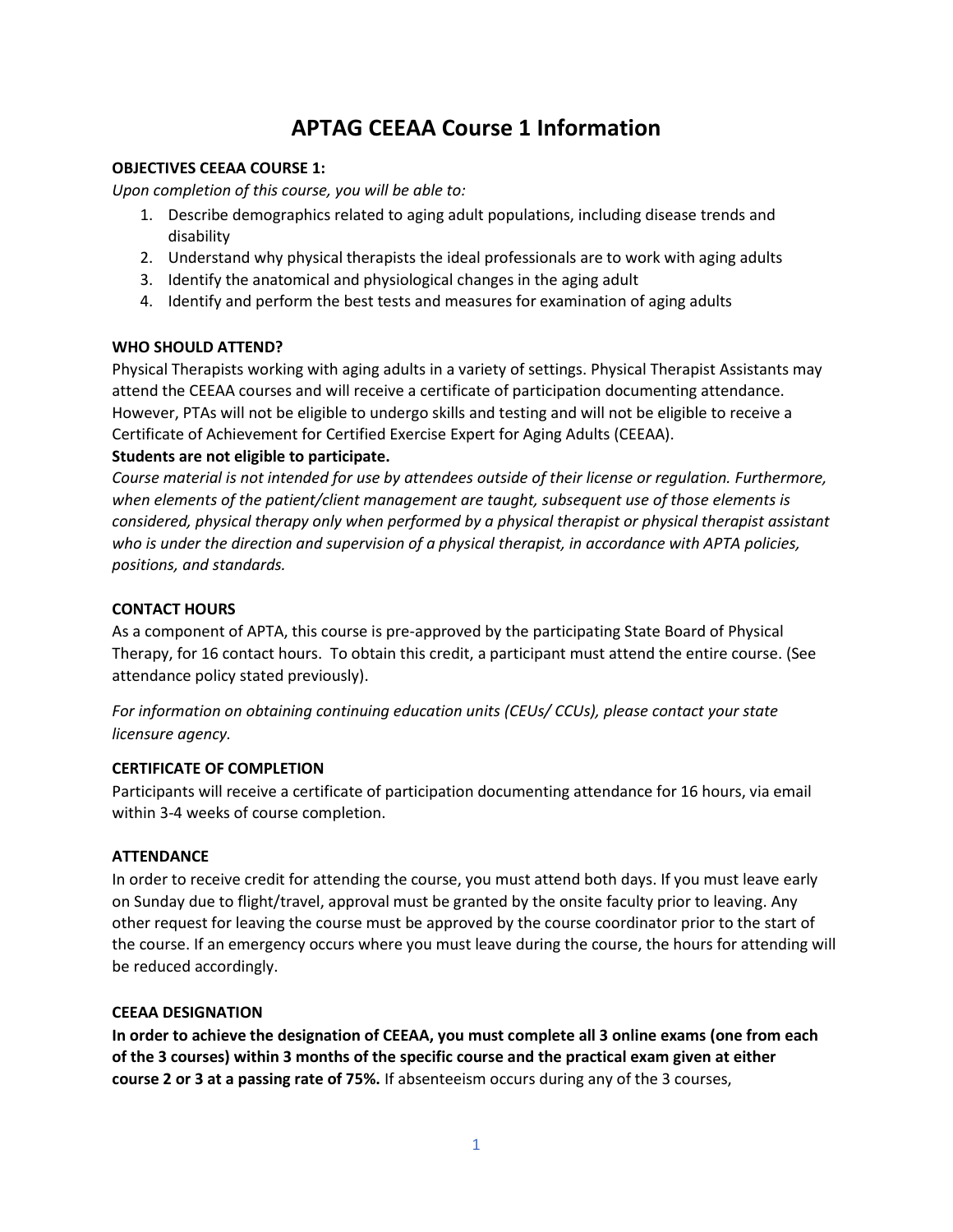arrangements MUST be made with the course coordinator on fulfilling the requirements to become a Certified Exercise Expert for the Aging Adult.

| Day 1              | <b>Schedule</b>                                                                                                                                                                                                      |
|--------------------|----------------------------------------------------------------------------------------------------------------------------------------------------------------------------------------------------------------------|
| $7:30 - 8:00$ am   | <b>Registration and Continental Breakfast</b>                                                                                                                                                                        |
| $8:00 - 10:00$ am  | Welcome Remarks, Changes of aging; functional requirements for community-living<br>aging adults; Clinical decision- making                                                                                           |
| $10:00 - 10:15$ am | <b>BREAK</b>                                                                                                                                                                                                         |
| 10:15-12:15 pm     | Aerobic capacity/endurance tests and measures                                                                                                                                                                        |
| 12:15-1:00 pm      | <b>LUNCH</b>                                                                                                                                                                                                         |
| 1:00-3:15 pm       | Aerobic capacity/endurance tests and measures (cont.); anthropometric characteristics<br>tests and measures; arousal, attention, and cognition test and measure; gait,<br>locomotion, and balance tests and measures |
| 3:15-3:30 pm       | <b>BREAK</b>                                                                                                                                                                                                         |
| $3:30-5:00$ pm     | Gait, locomotion tests and measures                                                                                                                                                                                  |

**SCHEDULE (please note times may vary and are subject to change):**

| Day 2             | <b>Schedule</b>                                                                   |
|-------------------|-----------------------------------------------------------------------------------|
| $7:00 - 7:30$ am  | <b>Continental Breakfast</b>                                                      |
| 7:30 - 9:30 am    | Vestibular and balance tests and measures (continued)                             |
| $9:30 - 9:45$ am  | <b>BREAK</b>                                                                      |
| $9:45 - 12:15$ pm | Muscle performance tests and measures                                             |
| $12:15 - 1:00$ pm | <b>LUNCH BREAK</b>                                                                |
| $1:00 - 3:00$ pm  | Posture tests and measures; range of motion tests and measures; sensory integrity |
|                   | tests and measures                                                                |
| 3:00-3:15 pm      | <b>BREAK</b>                                                                      |
| $3:15 - 4:30$ pm  | Multipurpose tests and measures, Home safety issues                               |

# **Attire**

Please dress comfortably: exercise clothing and athletic shoes are required

# **Supplies to Bring**

#### **Participants are REQUIRED to BRING:**

- **-** Stopwatch (preferably not cellphone)
- **-** Tape measure
- **-** Sphygmomanometer
- **-** Stethoscope

# **Recommendation for Course 1 ONLY**:

The Senior Fitness Test Manual by Rikli and Jones, Human Kinetics publisher (from \$30 available at www.amazon.com or www.barnesandnoble.com or \$39 a[t www.humankinetics.com\)](http://www.humankinetics.com/) is a good supplement to the materials you will be using during this course.